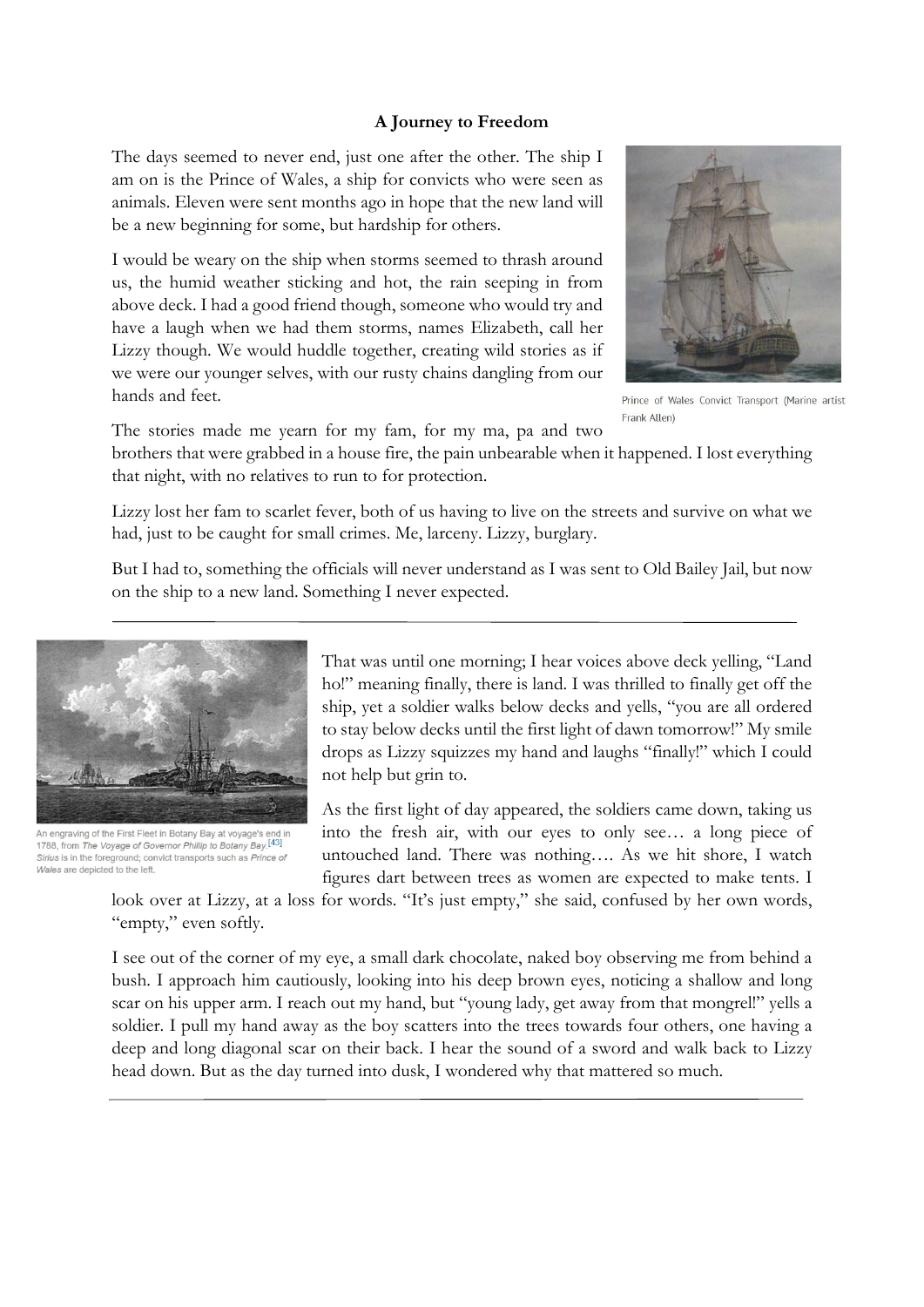The next morning I lost Lizzy. It was a warm day as a soldier talked to us about domestic work, Lizzy responding with laundry, me sewing. My ma taught me as I watched her sew clothing for officials, a dream in my eyes that I wish to do, yet diminished as I was caught. He gestured to a tent for Lizzy and me, a canvas tent in front. But as he said those words, reality sinked in. I grabbed

Lizzy, holding her, as I yelled, "no, please, you can't!" as Lizzy started to shout the same thing. It seemed then life slowed down, as the soldier in front grabbed me, ripping me from Lizzy while another snatched Lizzy as she thrashed and screamed. I watched her turn into a figure, as my cheeks were raw from tears.

My mind was racing as I moved from one tent to another, my eyes filling with tears, the pain heavy in my heart. As I was shown to a tent, I dropped to the ground and cried for hours, the tears rolling down the glass of a jar of buttons.



The next months were a blur from that day, with firstly being moved to a smaller working house near the Governors, taking the jar of buttons with me. The gruelling labour turned the house into a second prison, as my hands became fragile, my hunger for freedom growing and my love for sewing diminishing.

Smallpox, a disease spreading around Sydney Cove did not make life easier. It came fifteen months after we arrived, as news spread of it taking people by the dozens with seventy percent of the natives dying, me praying that the boy survived. We were ordered to stay inside, distant from the world as I learnt that people were covered in small red dots, or lesions, big blisters filled with pus, the disease making people look like dotted paintings.

It was fatal for a few long months, but the disease seemed to die down. However, the talk didn't. One morning I overheard the girls talking slurs of how the natives deserved to die, which made my blood boil. And before words escaped my mouth, I slapped the laundress so hard in the face, the sound rioted off the wall. I stood there shocked at what I did, until I was grabbed by a soldier and commanded to stay in my room with nothing for a day. When he walked out the room, I let the tears roll down my face while not regretting what I just did.

As the days went by, news from an official granted me trips to the blacksmith, to collect swords for soldiers. It was an opportunity of freedom, which on my first trip, allowed me to spot the boy running through the trees. I called out, hoping he would stop, which he did. He slowly walked towards me and handed me something cold to the touch, yet smooth and round. It was a stone, with a black fingerprint on it. I looked at him, happy to see him alive as he thrusts his hands open, expecting something. I reach into my pockets and fish out a button, a deep blue like the ocean. He looked at it, then at me, and spinned around me smiling and laughing, which I couldn't resist myself.

When I watched him walk away, I seemed happier. It started a friendship between us, a connection through our small gifts while on my blacksmith journeys. He was my friend, my escape from reality, a reality with catcalling, slurs, and being grabbed. The first time being grabbed, I punched the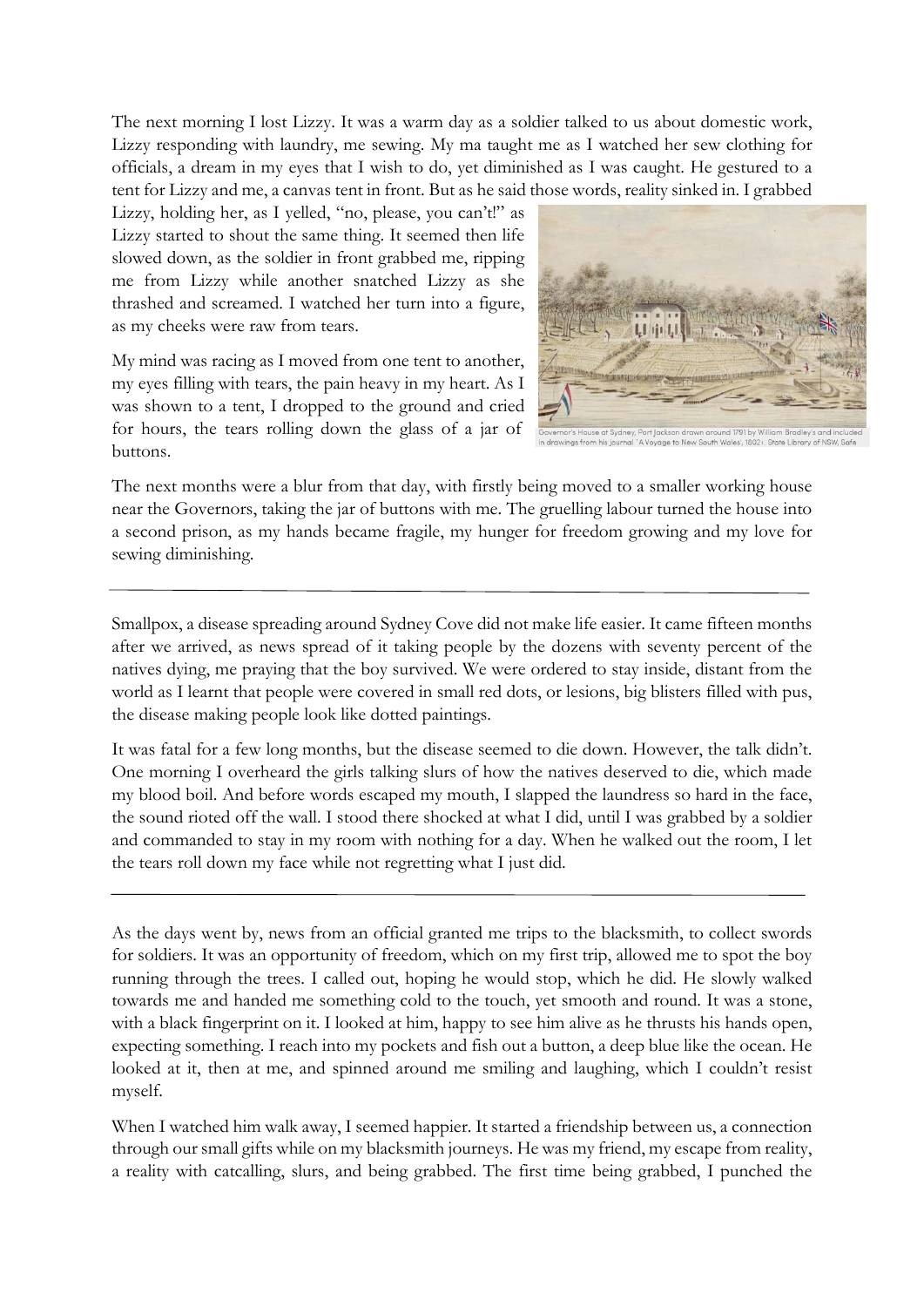person in the face and ran back to a working house I thought was safe, crying myself to sleep as the pain clawed at me.

I appreciated the joy he had, which distracted me from my horrible life. So then I started to sneak him bits of food, the first time giving him food confusing him, until he hands me a fish in return, something I wondered how I was going to fib about. However, consequences were met one night by a soldier. A sickening slap that left me crying in my room, broken and torn. I wanted to leave this life, to be free, but I was afraid.

One day though, I decided I wanted to give the boy a heart-warming gift, to show my gratitude of our visits. When we met further up the road, I handed him a basket of food containing flour, rice, bread and salted meat. His eyes lighted up as his friends came closer, baffled just like him. He handed me a massive fish with two fingerprint stones. As they were saying farewell to me, I looked at them, yearning for love and friendship. I decided then, I will escape tonight, or when I can. I will find him and live a life full of adventure and freedom, I just had to take a chance.

I smiled as I turned my back to him, walking as I "bang!" I stop, dead in my tracks. I drop everything and yell "no!" as I run to him, his lifeless body soaked in blood. My eyes capture a farmer, gun in hand, which makes my knees hit the ground and grab him close to me, his friends in shock. His blood was dripping down my clothes, my tears rolling down his face until I hear "young lady, get away from that mongrel!" yells a soldier. I look at his friends, desperate to take him away. They get the message. They grab my clothing, pulling me up and pushing me through the trees with soldier's on our tail. I grab my scarf, putting it around his chest as the boys turn me down paths deep in the bush. Then they stop. I catch my breath, looking up to see a group of natives, one I notice with a deep scar on their back, and realised…. this is his people.

They take him from my arms, their faces in agony as I stand there, looking at my hands covered in his blood, which makes my heart ache. I look at the riverbank, filled with stones the boy gave me, my tears never ending. Two women approach me, curiously looking at me, yet motioning towards the buttons in a small hole. The buttons I gave him, like treasure in his eyes. I nod my head, showing them a stone as they embrace me.

They walk away after a few minutes, leaving me with endless questions. A mistake by a farmer for stealing food thought to be his, something I did, yet not shot for. So why was I so different…? Was it because I was a European and not one of them...? Why...? Then I realised... We took their only land, slaughtered them like animals, treating them like pests as we took everything from them, giving only pain in return. I look over to watch the native's starting a fire, digging a grave with tools I have never seen, and one grabbing animal skin from an overhanging tree. I took the opportunity to go up to the native, showing him a stone the boy gave him and before I knew it, I was given the skin, shown what to make and sat down to sew. I sewed with my heart, the bone like needle taking over my hands, the love returning.

Then I hear humming as the natives come together, two natives sliding the boy's body into the grave, his body curled up in the soft dirt. A woman beckons me to come closer, taking the skin off me and laying it on the boy. As I come closer, the feel the warmth of the fire and a gentle song arise, as a woman each side of me grabs my hands, saying putuwà to me, something I wish to understand, but can feel. I felt connected to this ritual, as I watch two natives putting stone tools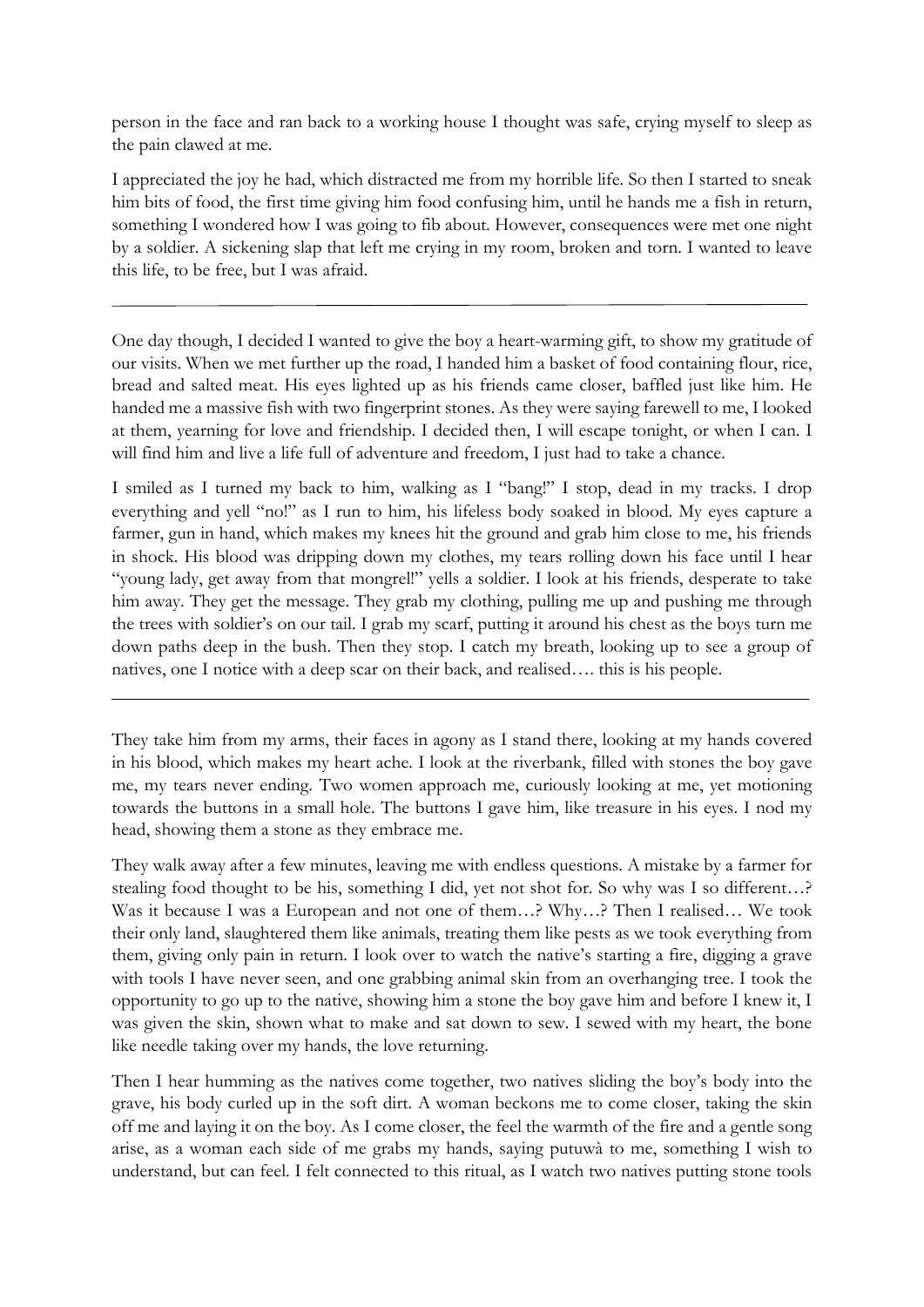inside the grave. I let my hands feel for a button, and show the women, who motion me to put it in. As I bent over his body, it felt right to give him one more treasure, a gift of friendship I wish continued. I whispered "goodbye" as I walked back slowly while red and yellow dust was sprinkled over him. I watched him being buried as sparks in the fire lifted into the sky. Then I told myself this… I will gain their trust, build a relationship with the natives, work with them, learn their language and explore with them. It may take a while to form a friendship, but I could wait until I earn their trust… I felt free and connected with them. I looked at the moon as tears rolled down my cheeks, alive and free.



Aboriginal people fishing and camping on Merri Creek. Tinted lithograph by Charles Troedel, 1864 from Souvenir Views of<br>Melbourne and Victorian Scenery, Melbourne, 1865. Held in the La Trobe Collection, State Library of Vi

## **Bibliography Annotations:**

## Bibliography:

The First Australians, Episode 1, "They have Come to Stay" SBS on Demand, First Episode Date, October 12, 2008.

Annotations: The video documentary explored the arrival of the First Fleet to Australia, and the conflict between the Aboriginals and Europeans during the first years.

Unknown. "Fact Sheet: Aboriginal Burials" www.aboriginalvictoria.vic.gov.au Unknown, Web. 3 August 2020. <https://www.aboriginalvictoria.vic.gov.au/fact-sheet-aboriginal-burials> Annotations: It explains characteristics, traditions, how Aboriginal burials are produced, and facts about the importance and threat of Aboriginal burials.

Unknown. "The Eleven Ships" www.firstfleetfellowship.org.au 2013, Web. 3 August 2020. <https://firstfleetfellowship.org.au/ships/eleven-ships/> Annotations: It explains the 11 different ship sent from England, and what each ship was called and used for.